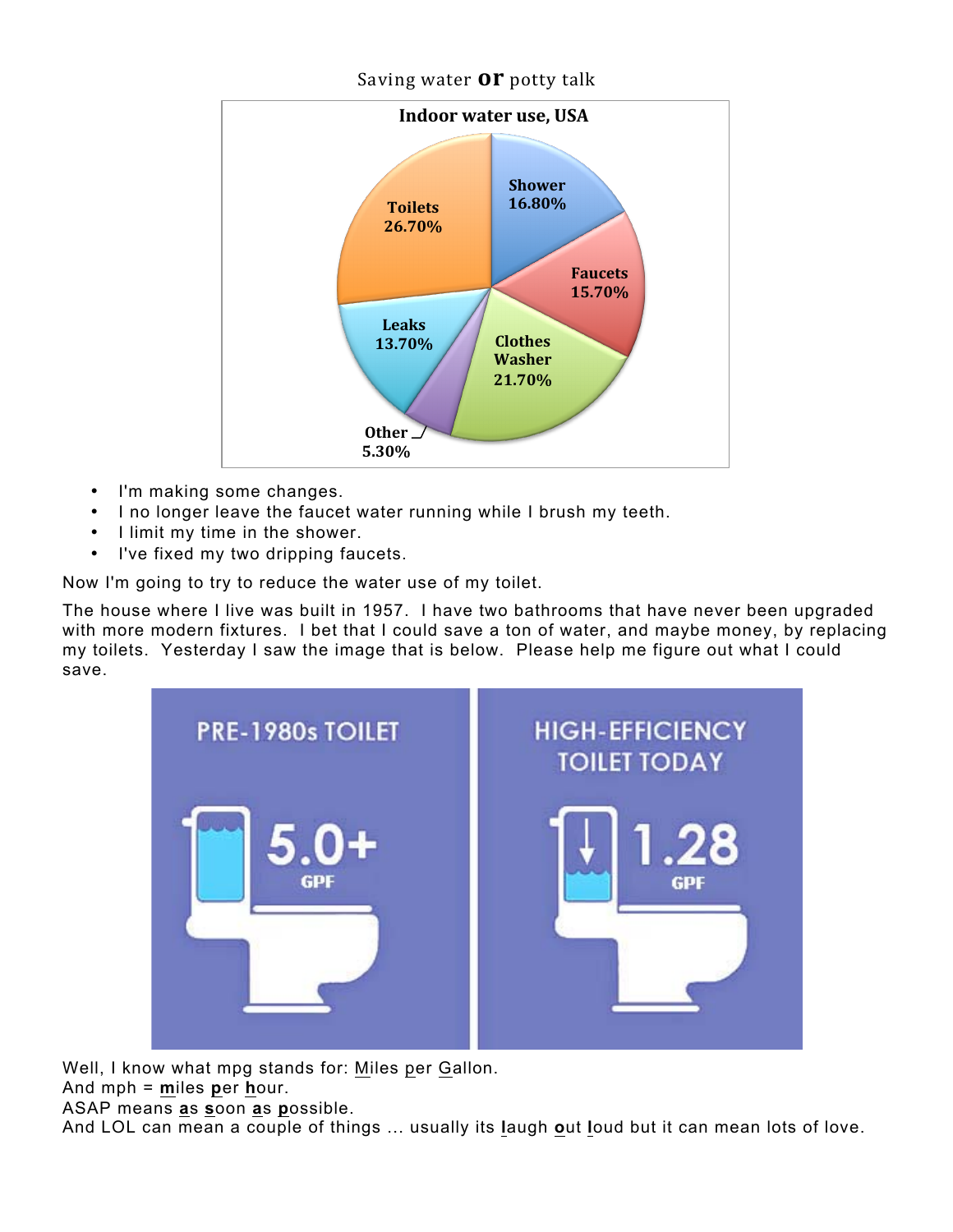1. But what is GPF? Take some guesses.

Present EPA guidelines require that the maximum flush amount for new toilets should be 1.6 gallons per flush. There are now two more, even better, water use toilets on the market. Most manufacturers now make 1.28 gpf models. You can also buy a pressure-assisted toilet that uses only 1 gallon per flush.

To make all of our comparisons fair, let's assume that there are 4 people who live in your house and they flush the toilet 5 times per day each.

2. Approximately how many flushes will your toilets receive in one year?

Let's also assume that water in your town costs about \$4.00 for each 1,000 gallons used.

3. Help me figure out what could be saved by filling in some of the calculations that I will need.

|                                                               | Amount of<br>water used in<br>a year | Cost of water<br>used in a year | Cost of fixture<br>and installation            | Yearly<br>water<br>use | Upfront,<br>first year,<br>fixture<br>cost | Yearly<br>water cost |
|---------------------------------------------------------------|--------------------------------------|---------------------------------|------------------------------------------------|------------------------|--------------------------------------------|----------------------|
| Keep old inefficient<br>fixtures with water<br>need of 5 GPF. |                                      |                                 | \$0.00                                         |                        |                                            |                      |
| Install a new 1.28 GPF<br>toilet                              |                                      |                                 | \$200 for fixture<br>\$150 for<br>installation |                        |                                            |                      |
| Install a new 1.0 GPF<br>pressure assisted toilet             |                                      |                                 | \$350 for fixture<br>\$150 for<br>installation |                        |                                            |                      |

If I do replace one or both toilets they will last for years and years ... I hope.

4. Create tables that show how much I will spend over the long run with each type of toilet. Consider the upfront purchase, installation and monthly water costs for each toilet type.

| Old Toilet - 5 GPF |      |       | 1.28 GPF |       | 1.0 GPF |  |  |
|--------------------|------|-------|----------|-------|---------|--|--|
| Years              | Cost | Years | Cost     | Years | Cost    |  |  |
|                    |      |       |          |       |         |  |  |
|                    |      |       |          |       |         |  |  |
|                    |      |       |          |       |         |  |  |
|                    |      |       |          |       |         |  |  |
|                    |      |       |          |       |         |  |  |
|                    |      |       |          |       |         |  |  |
|                    |      |       |          |       |         |  |  |
|                    |      |       |          |       |         |  |  |
|                    |      |       |          |       |         |  |  |
| n                  |      | n     |          | n     |         |  |  |
|                    |      |       |          |       |         |  |  |

5. Graph the cost of each toilet over time. Consider the upfront purchase, installation and monthly water costs for each toilet type.